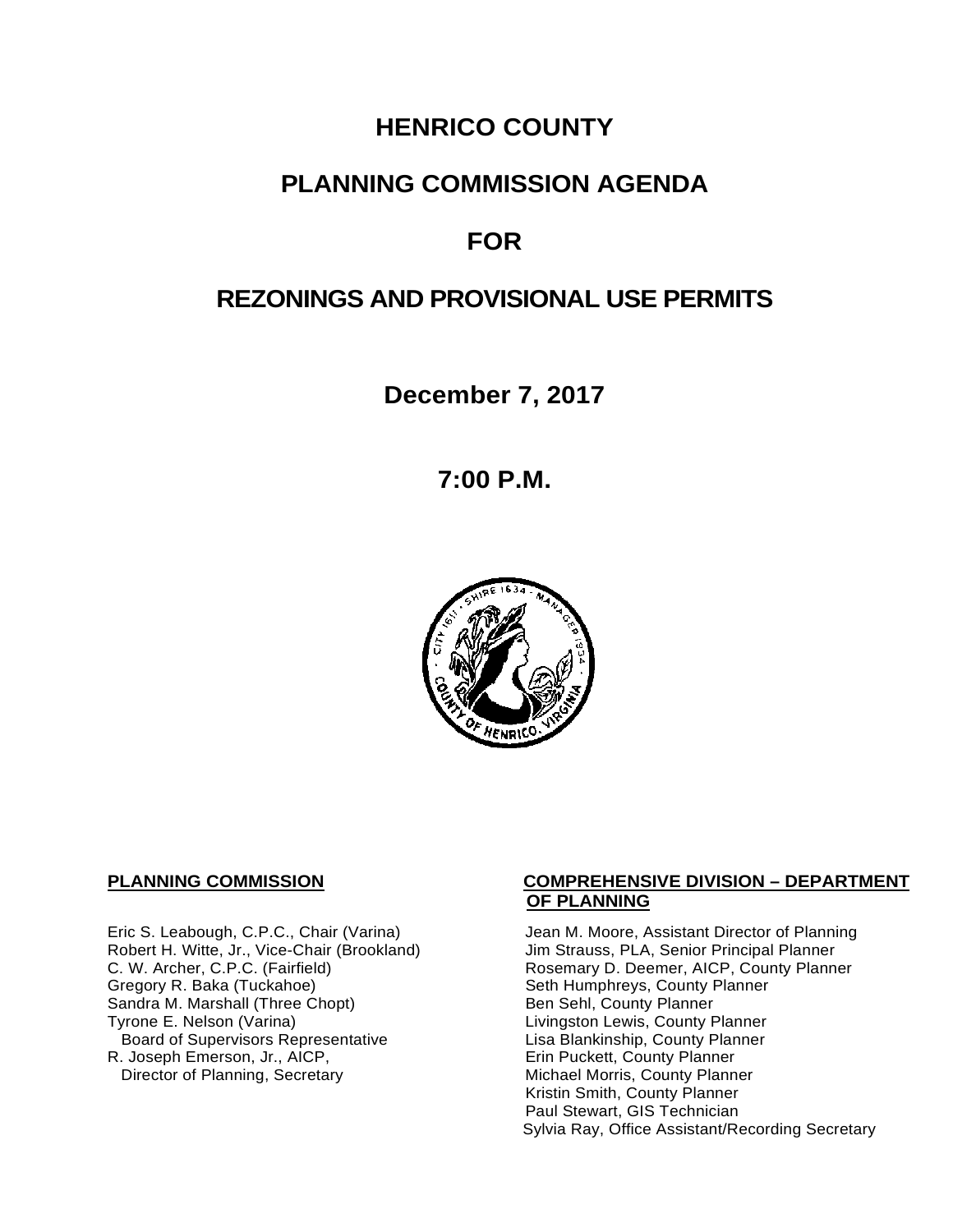### **PLANNING COMMISSION REZONING MEETING FINAL AGENDA DECEMBER 7, 2017**

**BEGINNING AT 7:00 P.M.**

**WELCOME:**

**PLEDGE OF ALLEGIANCE:**

**RECOGNITION OF NEWS MEDIA:**

**CALL TO ORDER:**

**REQUESTS FOR WITHDRAWALS AND DEFERRALS: (0); (0)**

**REQUESTS FOR EXPEDITED ITEMS: (2)**

**CASES TO BE HEARD: (4)**

**TUCKAHOE:**

None.

# **BROOKLAND:**

**Mark Williams for Luis Cabral:** Request to conditionally rezone from O-2 Office District to B-2C Business District (Conditional) Parcel 770-755-3230 containing .998 acres located at the southeast intersection of Staples Mill Road (U.S. Route 33) and E. Parham Road. The applicant proposes a drive-thru restaurant. The use will be controlled by proffered conditions and zoning ordinance regulations. The 2026 Comprehensive Plan recommends Commercial Concentration. **Staff – Lisa Blankinship (Expedited Agenda Requested)**

**Recommended for Approval**

**VARINA:**

None.

#### **FAIRFIELD:**

### *(Deferred from the November 9, 2017 Meeting)*

**PUP2017-00020 Drew Patterson for PI Tower Development, LLC:** Request for a Provisional Use Permit under Sections 24-95(a)(3), 24-120 and 24-122.1 of Chapter 24 of the County Code in order to allow a monopole communication tower up to 156.5' in height and related equipment on part of Parcel 791-740-4089 located on the north line of Oronoco Avenue at its intersection with Pilots Lane. The existing zoning is A-1 Agricultural District.

**December 8, 2017**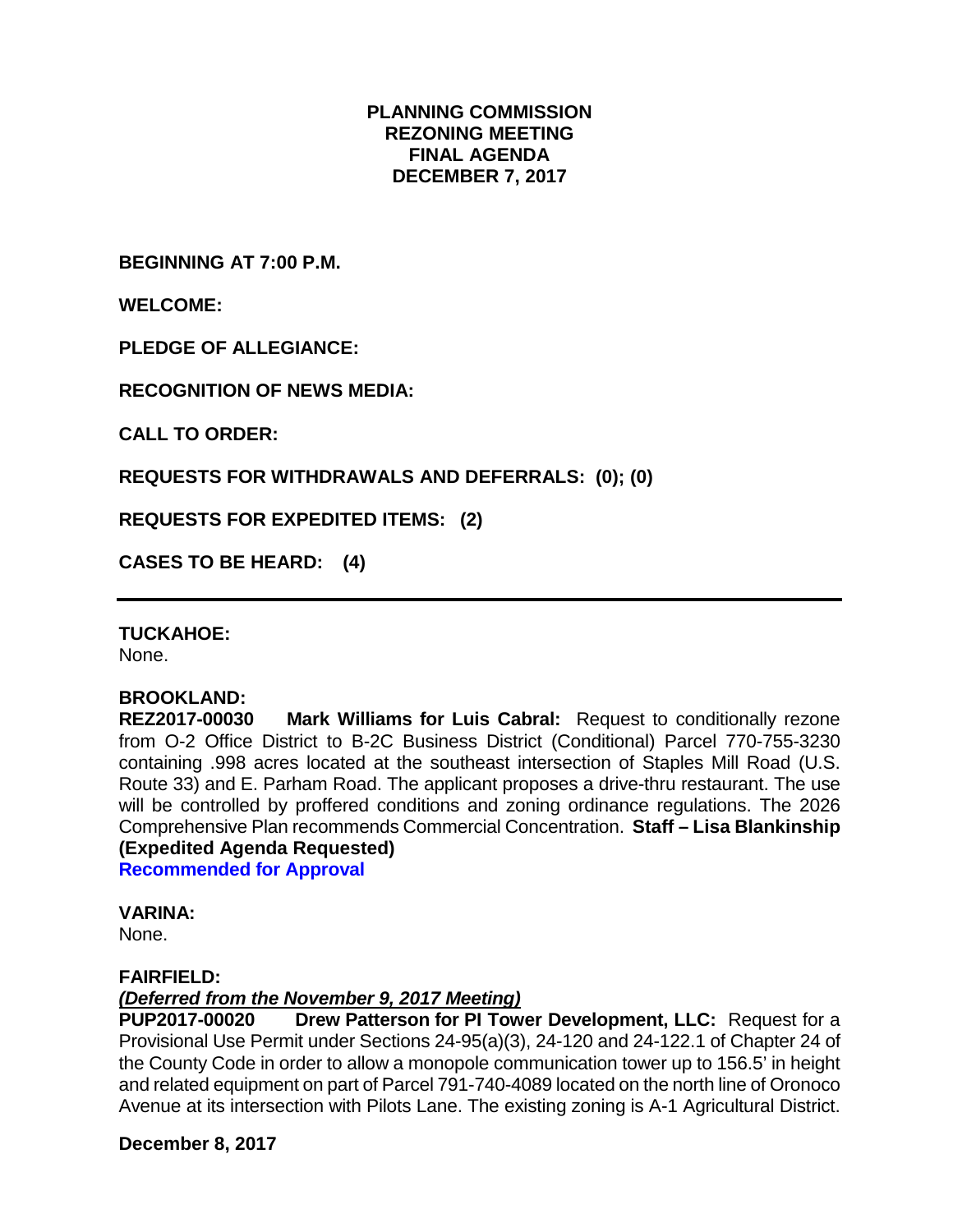The 2026 Comprehensive Plan recommends Semi-Public and Environmental Protection Area. A portion of the site is in the Airport Overlay Safety District. **Staff – Livingston Lewis**

**Recommended for Approval**

**REZ2017-00027 Scott Boze:** Request to conditionally rezone from B-2 Business District to B-3C Business District (Conditional) Parcel 812-724-3676 containing .981 acres located on the north line of Nine Mile Road (State Route 33) approximately 300' east of its intersection with Cedar Fork Road. The applicant proposes commercial uses. The uses will be controlled by zoning ordinance and proffered conditions. The 2026 Comprehensive Plan recommends Commercial Concentration. The site is in the Enterprise Zone and the Airport Overlay Safety District. **Staff – Lisa Blankinship Recommended for Denial**

#### **THREE CHOPT:**

#### *(Deferred from the November 9, 2017 Meeting)*

**REZ2017-00025 James W. Theobald for The Rebkee Company:** Request to conditionally rezone from R-3 One-Family Residential District and B-1 Business District to B-2C Business District (Conditional) on Parcel 754-747-0694 containing 2.59 acres located at the northwest intersection of N. Parham and Three Chopt Roads. The applicant proposes a convenience store with fuel pumps. The use will be controlled by zoning ordinance regulations and proffered conditions. The 2026 Comprehensive Plan recommends Commercial Concentration and Suburban Residential 2, density should not exceed 3.4 units per acre. **Staff – Lisa Blankinship Recommended for Approval**

*(Deferred from the November 9, 2017 Meeting)*

**PUP2017-00021 James W. Theobald for The Rebkee Company:** Request for a Provisional Use Permit under Sections 24-58.2(a), 24-120 and 24-122.1 of Chapter 24 of the County Code in order to allow 24 hour operation of a proposed convenience store with fuel pumps on Parcel 754-747-0694 located at the northwest intersection of N. Parham and Three Chopt Roads. The existing zoning is R-3 One-Family Residential District and B-1 Business District. The 2026 Comprehensive Plan recommends Commercial Concentration and Suburban Residential 2, density should not exceed 3.4 units per acre. **Staff – Lisa Blankinship** 

**Recommended for Approval**

**REZ2017-00033 Ronald Kody:** Request to amend proffers accepted with rezoning case C-14C-87 on Parcel 749-760-0500 located on the south line of W. Broad Street (U.S. Route 250) approximately 450' east of its intersection with Cox Road. The applicant proposes to amend Proffer 2 related to exterior building materials. The 2026 Comprehensive Plan recommends Urban Mixed-Use. The site is in the Innsbrook Overlay District. **Staff – Michael Morris (Expedited Agenda Requested) Recommended for Approval**